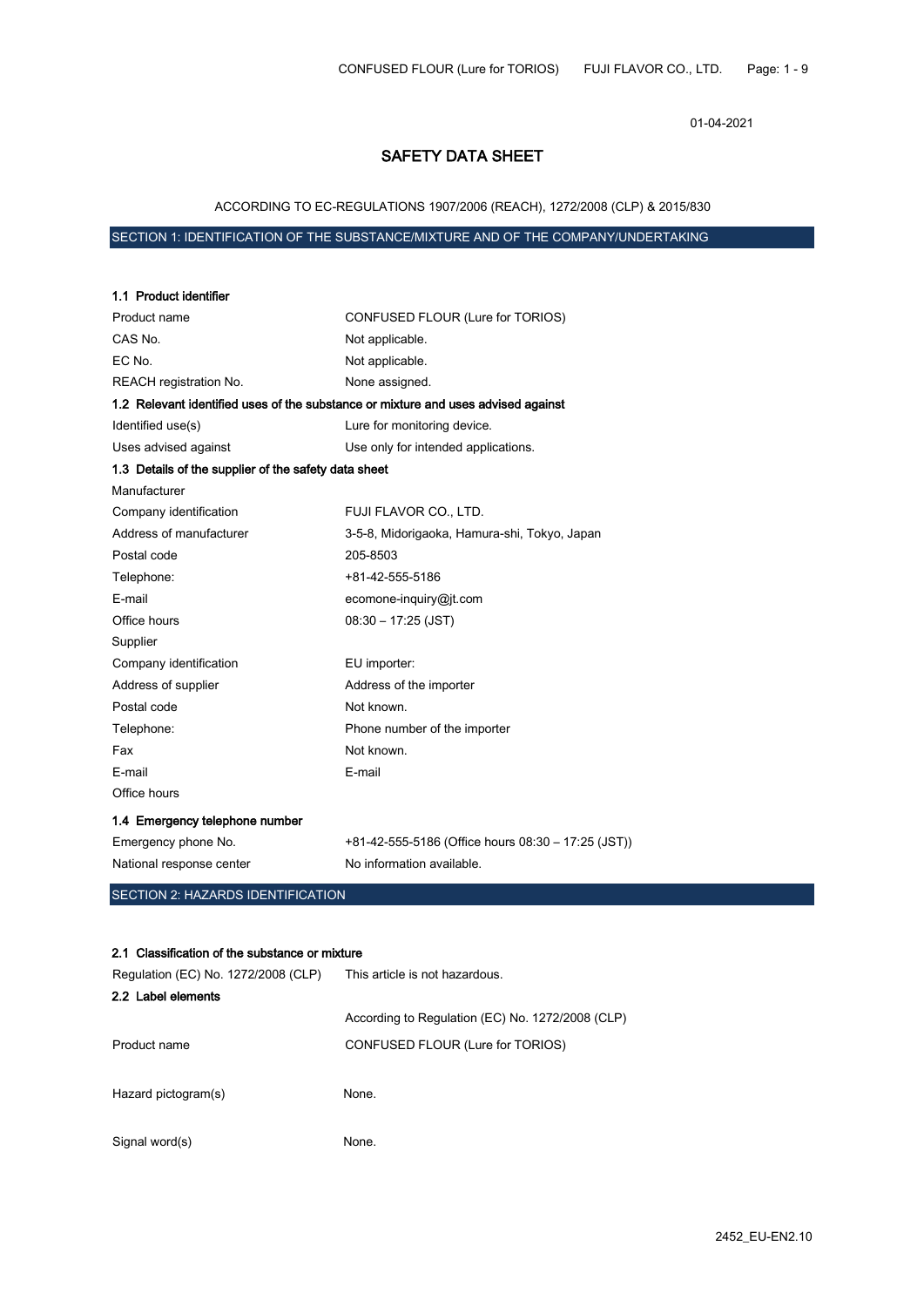| Hazard statement(s)                             | None.                                           |
|-------------------------------------------------|-------------------------------------------------|
| Precautionary statement(s)<br>2.3 Other hazards | None.                                           |
|                                                 | A PBT/vPvB assessment has not been carried out. |
|                                                 | Endocrine disrupting properties : Not known.    |
| 2.4 Additional information                      |                                                 |
|                                                 | None.                                           |

#### SECTION 3: COMPOSITION/INFORMATION ON INGREDIENTS

#### 3.1 Substances

Not applicable.

### 3.2 Mixtures

| <b>HAZARDOUS</b>         | CAS No.      | EC No. / REACH   |           | %W/W   Hazard Statement(s) | Hazard       |
|--------------------------|--------------|------------------|-----------|----------------------------|--------------|
| INGREDIENT(S)            |              | Registration No. |           |                            | Pictogram(s) |
| Disc*                    | 25822-09-7   |                  | 60-65     | Not classified             | None         |
|                          | etc.         |                  |           |                            |              |
| Polyethylene film *      | 9002-88-4    | 618-339-3        | $20 - 25$ | Not classified             | None         |
| Paper*                   |              |                  | $10 - 15$ | Not classified             | None         |
| Filler*                  | Confidential | Confidential     | < 2.5     | Not classified.            | None         |
| 2,6-Dimethyl-1-octanol * | 62417-08-7   | $\blacksquare$   | 2.0       | Not classified.            | None         |
| Propanal*                | 123-38-6     | 204-623-0        | 1.0       | Flam. Liq. 2 H225          | GHS02        |
|                          |              |                  |           | Skin Irrit. 2 H315         | GHS07        |
|                          |              |                  |           | Eye Irrit. 2 H319          |              |
|                          |              |                  |           | STOT SE 3 H335             |              |
| 3-Methylbutanal *        | 590-86-3     | 209-691-5        | < 0.5     | Flam. Liq. 2 H225          | GHS02        |
|                          |              |                  |           | Skin Irrit. 2 H315         | GHS07        |
|                          |              |                  |           | Eye Irrit. 2 H319          |              |
|                          |              |                  |           | Acute Tox. 4 H332          |              |
|                          |              |                  |           | STOT SE 3 H335             |              |
|                          |              |                  |           |                            |              |

\*: Voluntary disclosure.

# SECTION 4: FIRST AID MEASURES

#### 4.1 Description of first aid measures

Inhalation Inhalation If breathing is difficult, remove victim to fresh air and keep at rest in a position comfortable for breathing. Call a POISON CENTER/doctor if you feel unwell. Skin contact Gently wash with plenty of soap and water. If skin irritation or rash occurs: Get medical advice/attention. Wash contaminated clothing before reuse.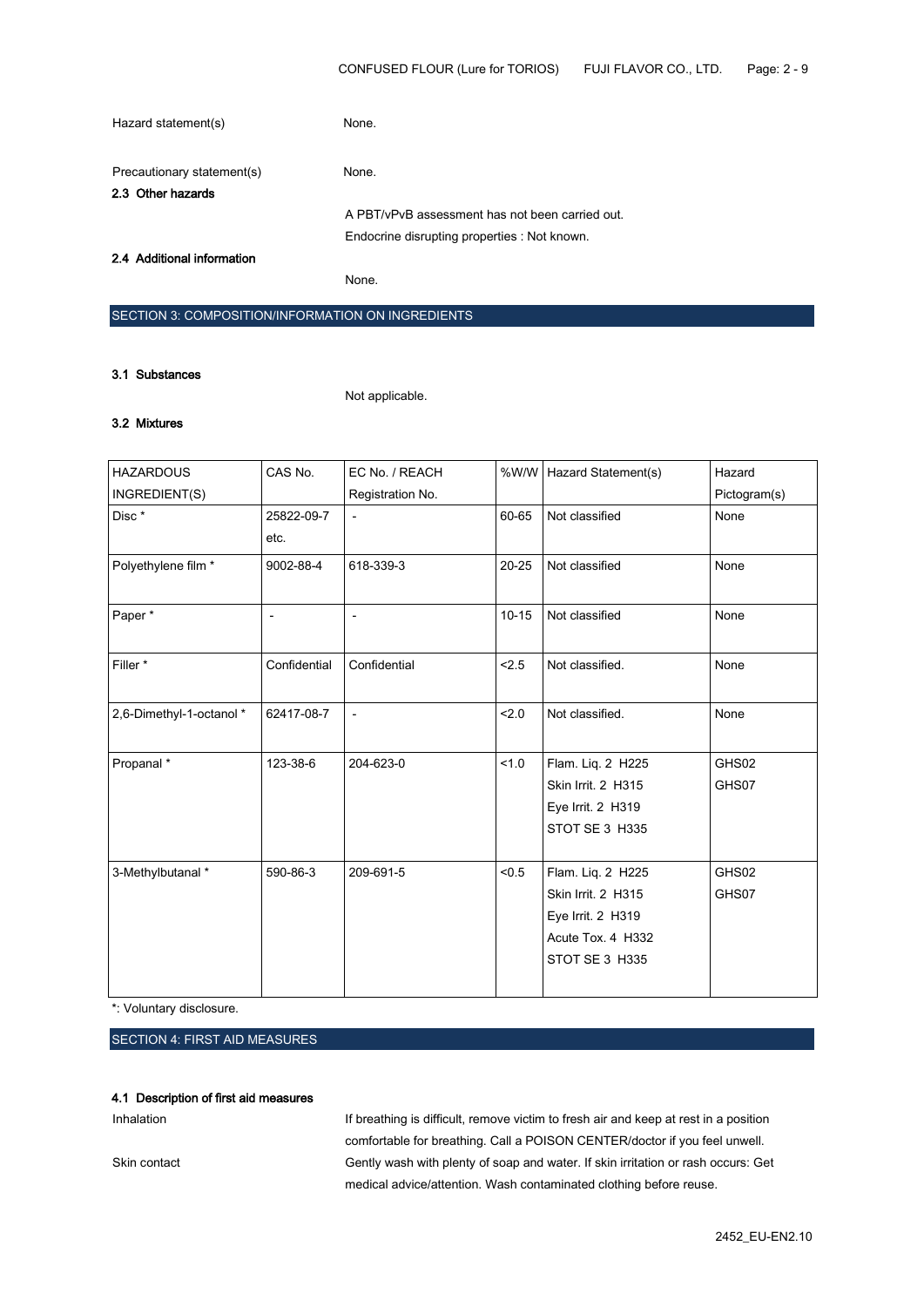| 4.0. Maatikaan sitaat oli maatama anal officiate. Katholica on tule labarad |                                                                                      |
|-----------------------------------------------------------------------------|--------------------------------------------------------------------------------------|
|                                                                             | equipment, avoid direct contact.                                                     |
| Advice for first aider                                                      | Ensure first aiders are trained for rescue. Wear appropriate personal protective     |
|                                                                             | person. Do not induce vomiting. Get medical advice/attention if you feel unwell.     |
| Ingestion                                                                   | Wash out mouth with water. Never give anything by mouth to an unconscious            |
|                                                                             | medical advice/attention.                                                            |
|                                                                             | lenses, if present and easy to do. Continue rinsing. If eye irritation persists: Get |
| Eye contact                                                                 | IF IN EYES: Rinse cautiously with water for several minutes. Remove contact          |

### 4.2 Most important symptoms and effects, both acute and delayed

No information available.

#### 4.3 Indication of any immediate medical attention and special treatment needed

Treat symptomatically. Call a POISON CENTER/doctor, if swallowed or if inhaled in large quantities.

SECTION 5: FIREFIGHTING MEASURES

#### 5.1 Extinguishing media

| Suitable extinguishing media                              | Extinguish with waterspray, dry chemical or alcohol foam. Carbon dioxide               |
|-----------------------------------------------------------|----------------------------------------------------------------------------------------|
| Unsuitable extinguishing media                            | No information available.                                                              |
| 5.2 Special hazards arising from the substance or mixture |                                                                                        |
|                                                           | Fire/Explosion risk: Low hazard                                                        |
|                                                           | Combustible. Decomposition products may include toxic gas.                             |
| 5.3 Advice for firefighters                               |                                                                                        |
|                                                           | Shut off source of leak if safe to do so. Portable containers should be moved if       |
|                                                           | possible and without risk. Cool containers exposed to flames with water until well     |
|                                                           | after the fire is out. Keep containers cool by spraying with water if exposed to fire. |
|                                                           | Treat using the best available techniques before discharge into drains or the aquatic  |
|                                                           | environment. Use appropriate containment to avoid environmental contamination.         |
|                                                           | Keep upwind.                                                                           |
|                                                           | Fire fighters should wear complete protective clothing including self-contained        |
|                                                           | breathing apparatus. Wear appropriate personal protective equipment, avoid direct      |
|                                                           | contact.                                                                               |

# SECTION 6: ACCIDENTAL RELEASE MEASURES

#### 6.1 Personal precautions, protective equipment and emergency procedures

|                                                          | Provide adequate ventilation. Wear protective clothing as per section 8. Avoid    |
|----------------------------------------------------------|-----------------------------------------------------------------------------------|
|                                                          | inhalation and contact with eyes or skin.                                         |
|                                                          | Large spillages: Ventilate area. Enter closed rooms only if they are sufficiently |
|                                                          | ventilated.                                                                       |
| 6.2 Environmental precautions                            |                                                                                   |
|                                                          | Avoid release to the environment. Do not allow to enter drains, sewers or         |
|                                                          | watercourses.                                                                     |
| 6.3 Methods and material for containment and cleaning up |                                                                                   |
|                                                          | Collect spillage. Collect as much as possible in clean container for reuse or     |
|                                                          | disposal. Avoid contact with heat and ignition sources.                           |
| 6.4 Reference to other sections                          |                                                                                   |
|                                                          | See also section 8, 13.                                                           |

SECTION 7: HANDLING AND STORAGE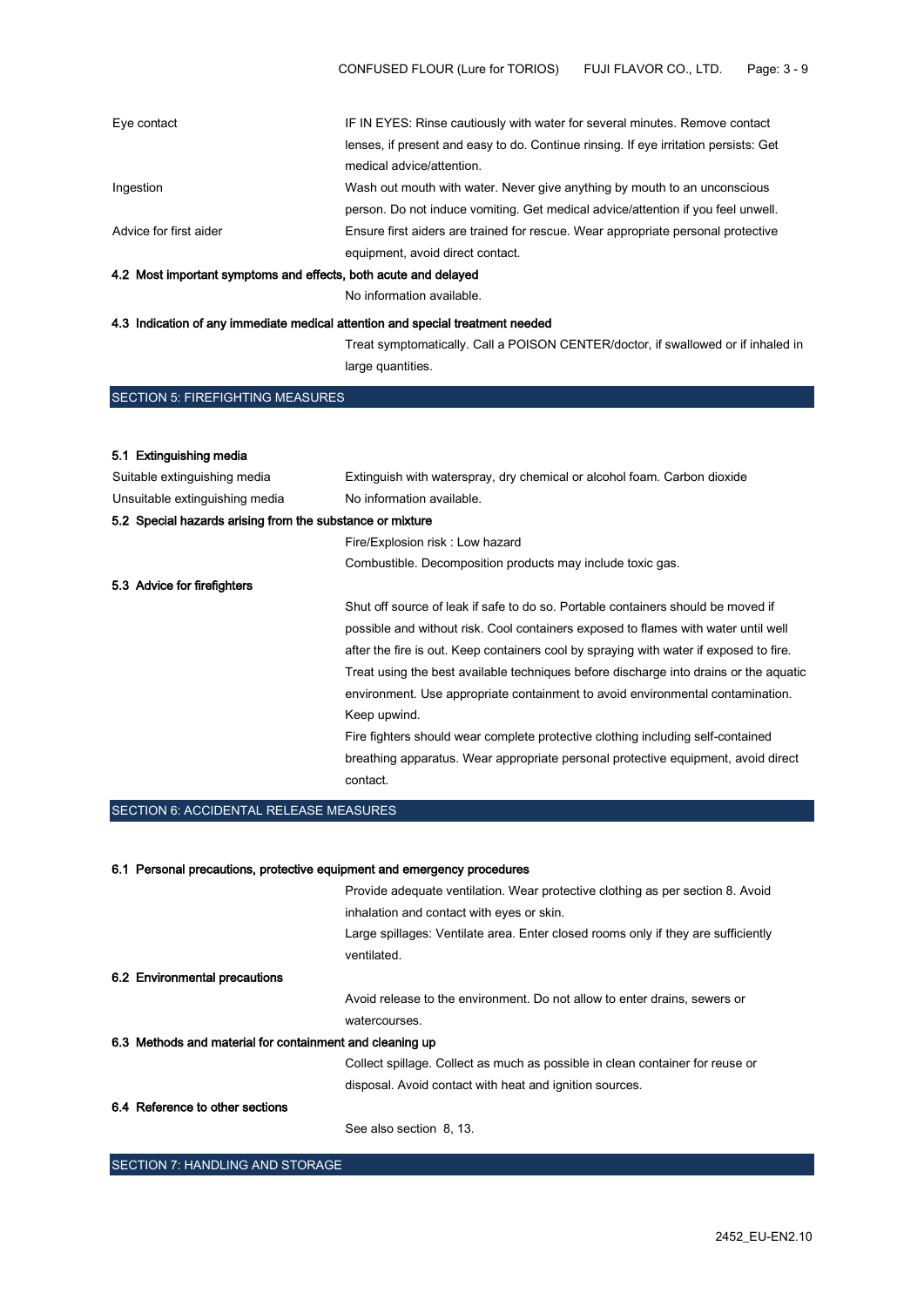| 7.1 Precautions for safe handling                                |                                                                                      |
|------------------------------------------------------------------|--------------------------------------------------------------------------------------|
|                                                                  | Wear appropriate personal protective equipment, avoid direct contact. Provide        |
|                                                                  | adequate ventilation. Do not handle until all safety precautions have been read and  |
|                                                                  | understood. Avoid inhalation and contact with eyes or skin. Use only in well-        |
|                                                                  | ventilated areas. Do not taste or swallow. Avoid contact with heat and ignition      |
|                                                                  | sources and oxidizers. Do not tear the transparent film of the lure.                 |
|                                                                  | Wash hands and exposed skin thoroughly after handling. When using do not eat,        |
|                                                                  | drink or smoke. Remove contaminated clothing.                                        |
| 7.2 Conditions for safe storage, including any incompatibilities |                                                                                      |
| Storage measures                                                 | Keep away from heat, hot surfaces, sparks, open flames and other ignition sources.   |
|                                                                  | No smoking. Store in a well-ventilated place. Keep container closed when not in      |
|                                                                  | use. Keep away from heat, sources of ignition and direct sunlight. Keep only in the  |
|                                                                  | original container. Keep away from food, drink and animal feedingstuffs. Keep out of |
|                                                                  | the reach of children.                                                               |
|                                                                  | Suitable containers: No information available.                                       |
|                                                                  | Unsuitable containers: No information available.                                     |
| Storage temperature                                              | Ambient. Do not freeze.                                                              |
| Storage life                                                     | See packaging box.                                                                   |
| Incompatible materials                                           | Strong oxidising agents.                                                             |
| 7.3 Specific end use(s)                                          |                                                                                      |

Lure for monitoring device.

# SECTION 8: EXPOSURE CONTROLS/PERSONAL PROTECTION

# 8.1 Control parameters

| 8.1.1 Occupational exposure limits                                              |                        | No Occupational Exposure Limit assigned.                                                                                                                                                                           |
|---------------------------------------------------------------------------------|------------------------|--------------------------------------------------------------------------------------------------------------------------------------------------------------------------------------------------------------------|
| 8.2 Exposure controls                                                           |                        |                                                                                                                                                                                                                    |
| 8.2.1. Appropriate engineering controls<br>8.2.2. Personal protection equipment |                        | Ensure adequate ventilation.                                                                                                                                                                                       |
|                                                                                 | Eye protection         | Not normally required. Eyewear complying with an approved standard should be<br>worn if a risk assessment indicates eye contact is possible. Wear protective<br>eyewear (goggles, face shield, or safety glasses). |
|                                                                                 | Skin protection        | Wear protective gloves.<br>Appropriate footwear and additional protective clothing complying with an approved<br>standard should be worn if a risk assessment indicates skin contamination is<br>possible.         |
|                                                                                 | Respiratory protection | Normally no personal respiratory protection is necessary. Respiratory protection<br>complying with an approved standard should be worn if a risk assessment indicates<br>inhalation of contaminants is possible.   |
|                                                                                 | Thermal hazards        | None known.                                                                                                                                                                                                        |

8.2.3. Environmental exposure controls Do not release large quantities into the surface water or into drains.

SECTION 9: PHYSICAL AND CHEMICAL PROPERTIES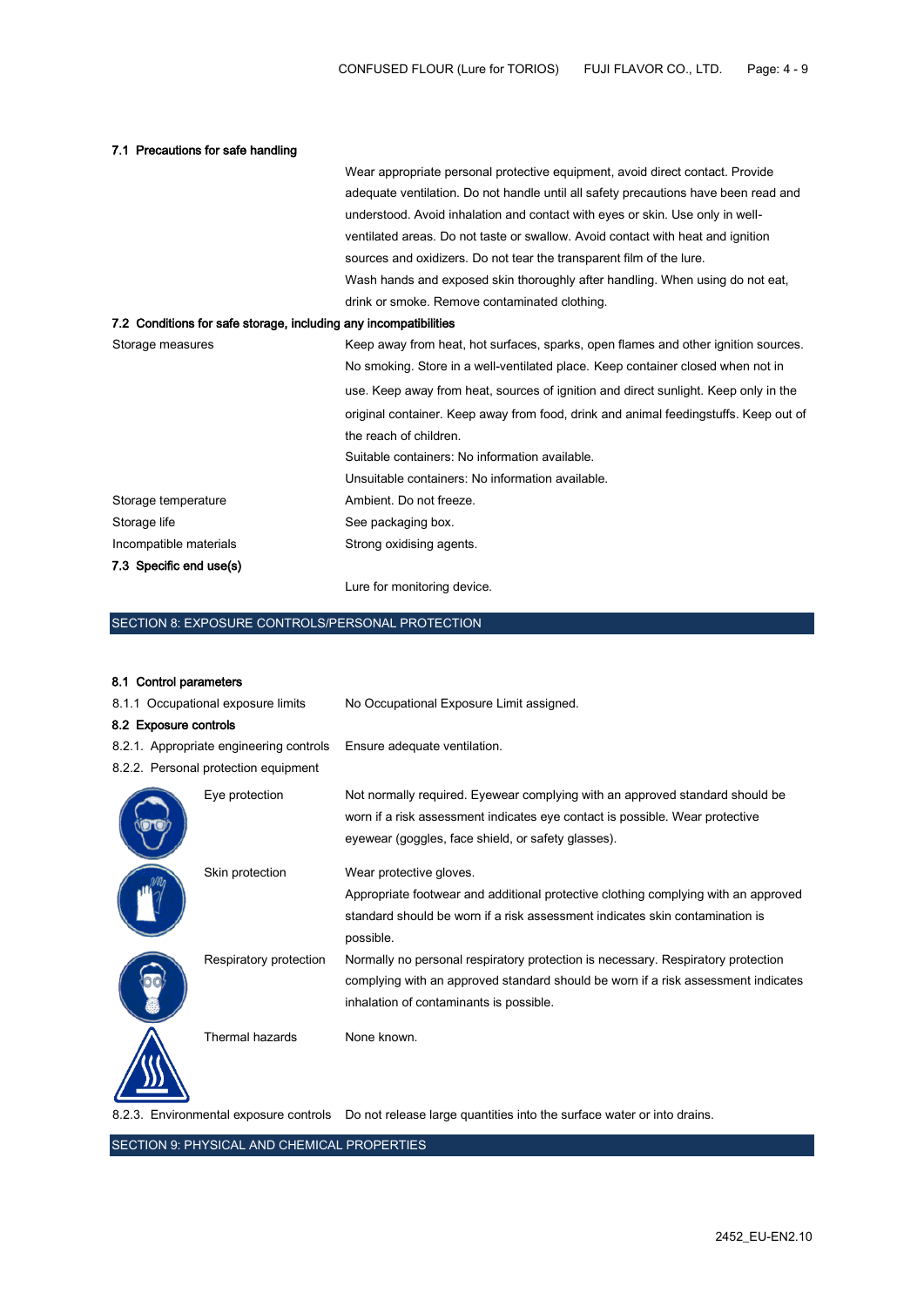| Appearance                              | Solid.                                                                                |
|-----------------------------------------|---------------------------------------------------------------------------------------|
|                                         | Colour: White.                                                                        |
| Odour                                   | Slight characteristic odour.                                                          |
| Odour threshold                         | Not known.                                                                            |
| pH                                      | Not applicable.                                                                       |
| Melting point/freezing point            | Not known.                                                                            |
| Initial boiling point and boiling range | Not applicable.                                                                       |
| Flash point                             | Not applicable.                                                                       |
| Flammability (solid, gas)               | Flammable                                                                             |
| Upper/lower flammability or explosive   | Not applicable.                                                                       |
| limits                                  |                                                                                       |
| Vapour pressure                         | Not applicable.                                                                       |
| Vapour density                          | Not applicable.                                                                       |
| Density (g/ml)                          | Not known.                                                                            |
| Relative density                        | Not known.                                                                            |
| Solubility(ies)                         | Solubility (Water) : Insoluble in water. (Part of the components: May dissolve out if |
|                                         | the lure is immersed in water for a long time.)                                       |
|                                         | Solubility (Other): Not known.                                                        |
| Partition coefficient: n-octanol/water  | Not known.                                                                            |
| Auto-ignition temperature               | Not known.                                                                            |
| Decomposition temperature (°C)          | Not known.                                                                            |
| Viscosity                               | Not applicable.                                                                       |
| Particle characteristics                | Not applicable.                                                                       |
| Explosive properties                    | Not known.                                                                            |
| Oxidising properties                    | Not known.                                                                            |
| 9.2 Other information                   |                                                                                       |
|                                         |                                                                                       |

# 9.1 Information on basic physical and chemical properties

None.

# SECTION 10: STABILITY AND REACTIVITY

| 10.1 Reactivity                         |                                                                                       |
|-----------------------------------------|---------------------------------------------------------------------------------------|
|                                         | Stable under normal conditions. Stable under the prescribed storage conditions.       |
| 10.2 Chemical stability                 |                                                                                       |
|                                         | Stable under normal conditions. Exposure to heat or light will cause deterioration of |
|                                         | product. The following materials may erode the product: Mineral oil, Organic          |
|                                         | solvents.                                                                             |
| 10.3 Possibility of hazardous reactions |                                                                                       |
|                                         | No hazardous reactions known if used for its intended purpose.                        |
| 10.4 Conditions to avoid                |                                                                                       |
|                                         | Keep away from heat, sources of ignition and direct sunlight. Keep away from heat,    |
|                                         | hot surfaces, sparks, open flames and other ignition sources. No smoking.             |
| 10.5 Incompatible materials             |                                                                                       |
|                                         | Strong oxidising agents.                                                              |
| 10.6 Hazardous decomposition products   |                                                                                       |
|                                         | Combustion products: Carbon monoxide, Carbon dioxide                                  |

SECTION 11: TOXICOLOGICAL INFORMATION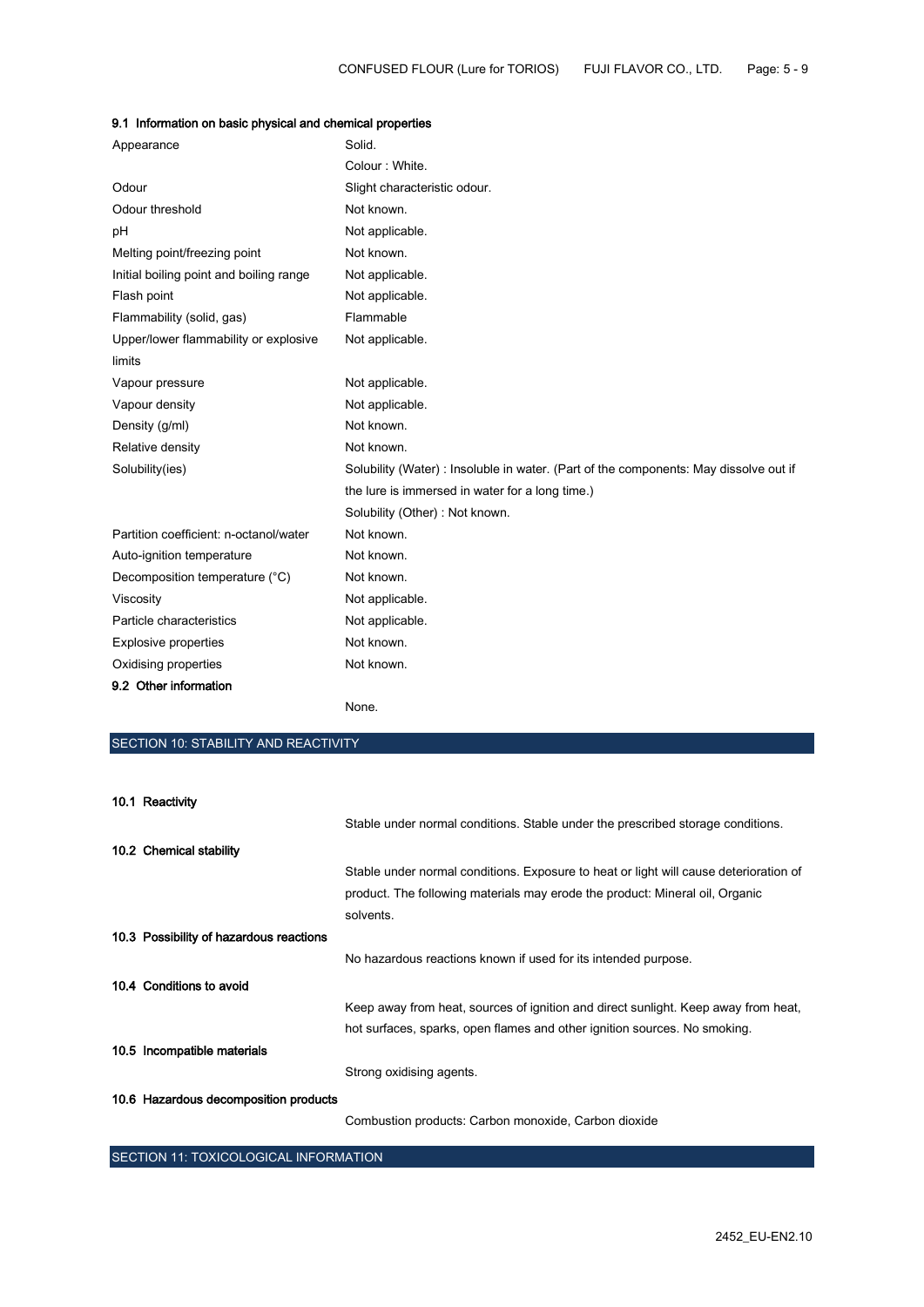\*1: Reference: GHS Classification Results by the Japanese Government

\*2: Reference: CLP Annex VI

| 11.1 Information on toxicological effects |                                                            |
|-------------------------------------------|------------------------------------------------------------|
| Acute toxicity - Ingestion                | Not classified.                                            |
|                                           | [PRODUCT]                                                  |
|                                           | No information available.                                  |
|                                           | [INFORMATION ON INGREDIENTS]                               |
|                                           | 3-Methylbutanal: LD50 (oral,rat) mg/kg: >5000 *1           |
| Acute toxicity - Skin contact             | Not classified.                                            |
|                                           | [PRODUCT]                                                  |
|                                           | No information available.                                  |
|                                           | [INFORMATION ON INGREDIENTS]                               |
|                                           | 3-Methylbutanal: LD50 (skin, rabbit) mg/kg: >2000 *1       |
| Acute toxicity - Inhalation               | Not classified.                                            |
|                                           | [PRODUCT]                                                  |
|                                           | No information available.                                  |
|                                           | [INFORMATION ON INGREDIENTS]                               |
|                                           | 3-Methylbutanal: LC50 (inhalation) mg/l/4h: 57 (Vapour) *1 |
| Skin corrosion/irritation                 | Not classified.                                            |
|                                           | [PRODUCT]                                                  |
|                                           | No information available.                                  |
|                                           | [INFORMATION ON INGREDIENTS]                               |
|                                           | Propanal: Causes skin irritation. *2                       |
|                                           | 3-Methylbutanal: Causes skin irritation. *1                |
| Serious eye damage/irritation             | Not classified.                                            |
|                                           | [PRODUCT]                                                  |
|                                           | No information available.                                  |
|                                           | [INFORMATION ON INGREDIENTS]                               |
|                                           | Propanal: Causes serious eye irritation. *2                |
|                                           | 3-Methylbutanal: Causes serious eye irritation. *1         |
| Skin sensitization data                   | Not classified.                                            |
|                                           | No information available.                                  |
| Respiratory sensitization data            | Not classified.                                            |
|                                           | No information available.                                  |
| Germ cell mutagenicity                    | Not classified.                                            |
|                                           | No information available.                                  |
|                                           | Not classified.                                            |
| Carcinogenicity                           |                                                            |
|                                           | No information available.                                  |
| Reproductive toxicity                     | Not classified.                                            |
|                                           | No information available.                                  |
| Lactation                                 | Not classified.                                            |
|                                           | No information available.                                  |
| STOT - single exposure                    | Not classified.                                            |
|                                           | [PRODUCT]                                                  |
|                                           | No information available.                                  |
|                                           | [INFORMATION ON INGREDIENTS]                               |
|                                           | Propanal: May cause respiratory irritation. *2             |
|                                           | 3-Methylbutanal: May cause respiratory irritation. *1      |
|                                           |                                                            |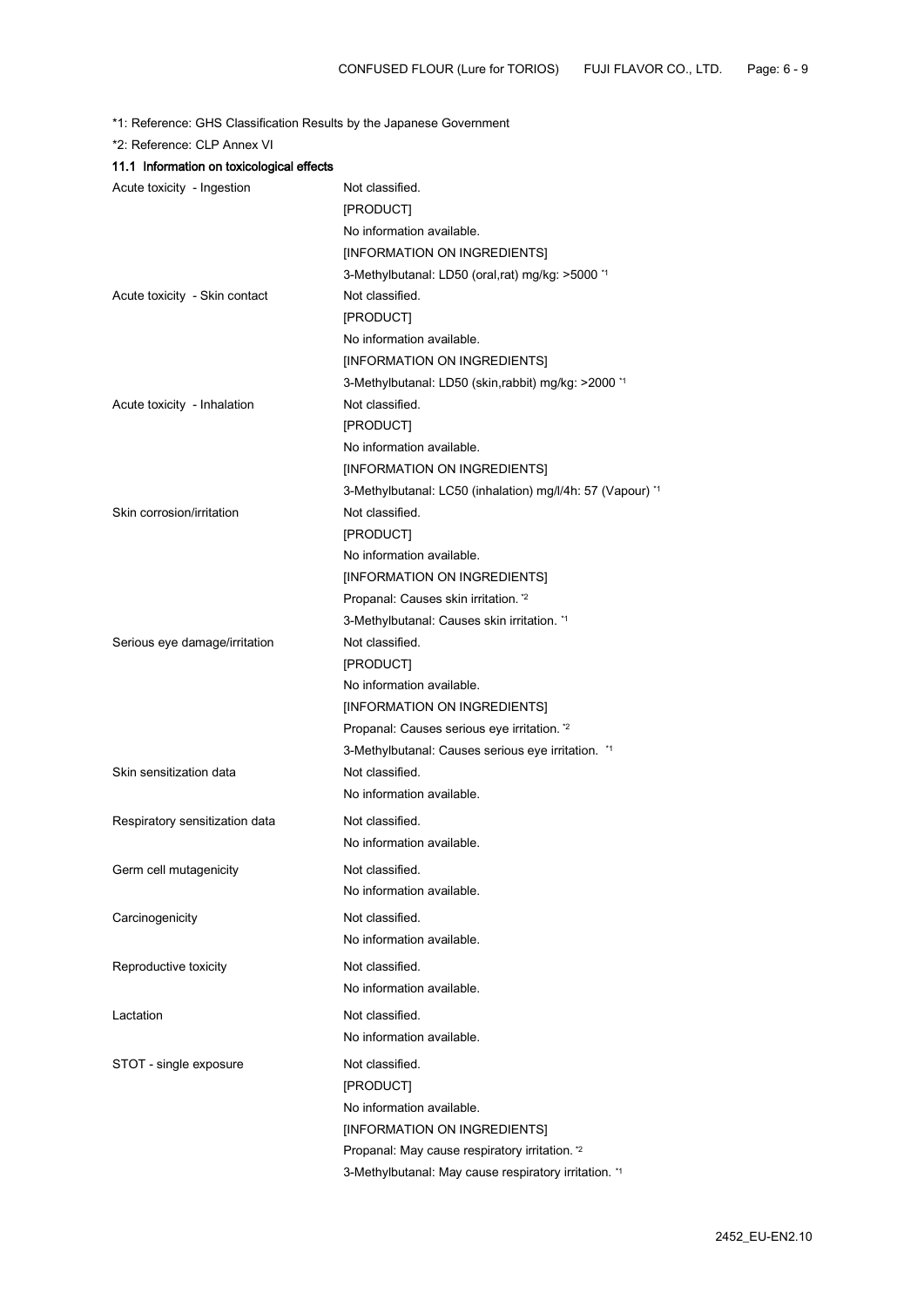| STOT - repeated exposure                                             | Not classified.<br>No information available.                         |
|----------------------------------------------------------------------|----------------------------------------------------------------------|
| Aspiration hazard                                                    | Not classified.                                                      |
|                                                                      | No information available.                                            |
| 11.2 Other information                                               |                                                                      |
|                                                                      | Route(s) of entry : Inhalation, Ingestion, Skin contact, Eye contact |
|                                                                      | Effects and Symptoms : No information available.                     |
|                                                                      |                                                                      |
| SECTION 12: ECOLOGICAL INFORMATION                                   |                                                                      |
| *1: Reference: GHS Classification Results by the Japanese Government |                                                                      |
| *2: Reference: ECHA website                                          |                                                                      |
| 12.1 Toxicity                                                        |                                                                      |
|                                                                      |                                                                      |
| Toxicity - Aquatic invertebrates                                     | No information available.                                            |
| Toxicity - Fish                                                      | [PRODUCT]                                                            |
|                                                                      | No information available.                                            |
|                                                                      | [INFORMATION ON INGREDIENTS]                                         |
|                                                                      | Propanal: LC50 mg/l (96hour): 14 (Fathead minnow) *2                 |
|                                                                      | 3-Methylbutanal: LC50 mg/l (96hour): 3.25 (Fathead minnow) *1        |
| Toxicity - Algae                                                     | No information available.                                            |
| Toxicity - Sediment compartment                                      | No information available.                                            |
| Toxicity - Terrestrial compartment                                   | No information available.                                            |
| 12.2 Persistence and degradability                                   |                                                                      |
|                                                                      | [PRODUCT]                                                            |
|                                                                      | No information available.                                            |
|                                                                      | [INFORMATION ON INGREDIENTS]                                         |
|                                                                      | Propanal: Readily biodegradable. *2                                  |
|                                                                      | 3-Methylbutanal: Readily biodegradable. *1                           |
| 12.3 Bioaccumulative potential                                       |                                                                      |
|                                                                      | [PRODUCT]                                                            |
|                                                                      | No information available.                                            |
|                                                                      | [INFORMATION ON INGREDIENTS]                                         |
|                                                                      | Propanal: Log Pow: 0.59 *2                                           |
|                                                                      | 3-Methylbutanal: Log Pow: 1.23 *1                                    |
| 12.4 Mobility in soil                                                |                                                                      |
|                                                                      | No information available.                                            |
| 12.5 Results of PBT and vPvB assessment                              |                                                                      |
|                                                                      | No information available.                                            |
| 12.6 Other adverse effects                                           |                                                                      |
|                                                                      | Montreal Protocol: Not listed.                                       |
|                                                                      |                                                                      |
| SECTION 13: DISPOSAL CONSIDERATIONS                                  |                                                                      |

| 13.1 Waste treatment methods |                                                                                      |
|------------------------------|--------------------------------------------------------------------------------------|
|                              | Dispose at suitable refuse site. Dispose of contents in accordance with local, state |
|                              | or national legislation. Dispose of empty containers and wastes safely.              |
| 13.2 Additional information  |                                                                                      |
|                              | Large quantities: Dispose of wastes in an approved waste disposal facility. Inform   |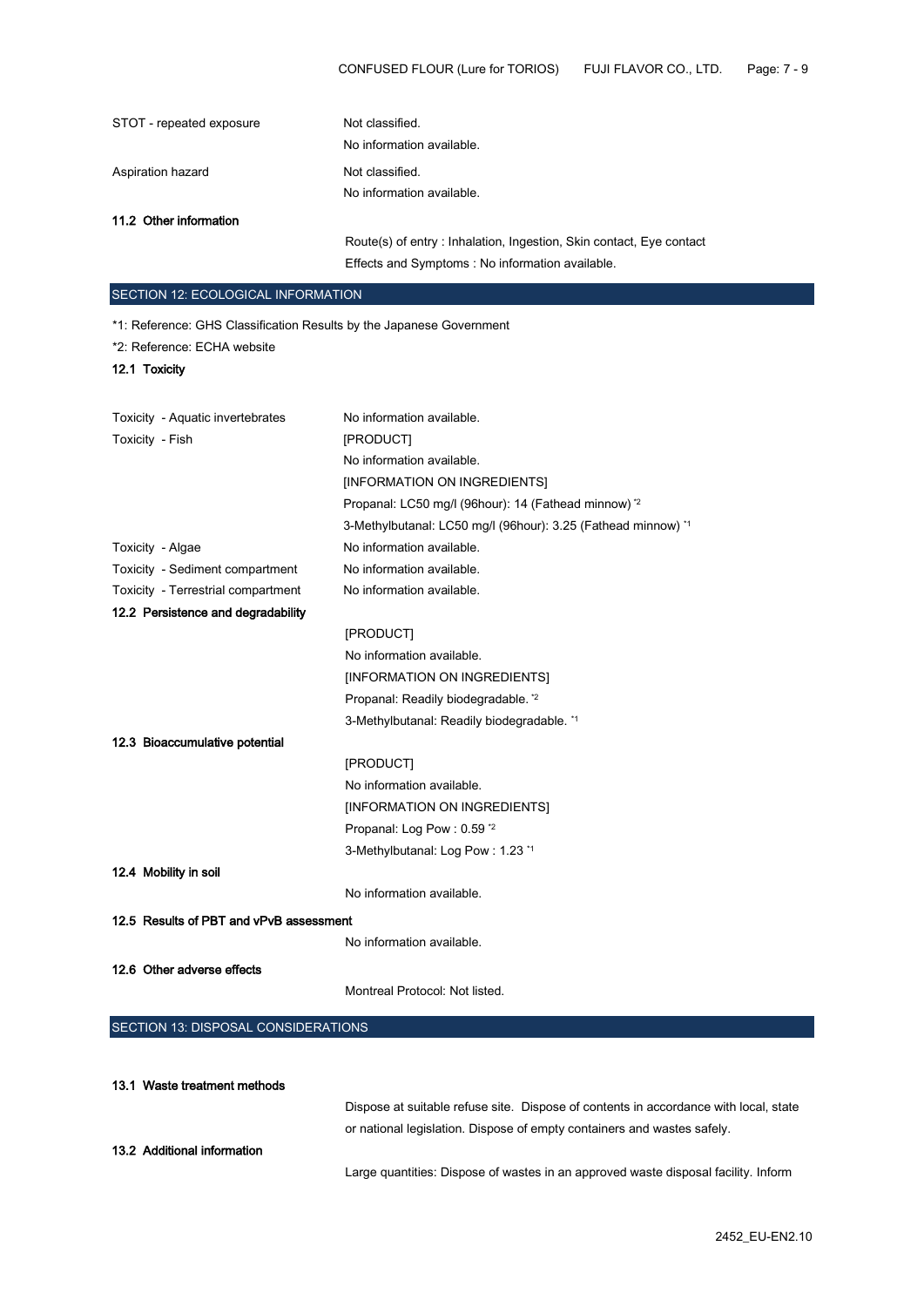waste disposal contractor about possible hazards.

| <b>SECTION 14: TRANSPORT INFORMATION</b> |                                                                         |                                                                                    |
|------------------------------------------|-------------------------------------------------------------------------|------------------------------------------------------------------------------------|
|                                          | Not classified as hazardous for transport.                              |                                                                                    |
|                                          | 14.1 UN number                                                          |                                                                                    |
|                                          |                                                                         | Not applicable                                                                     |
|                                          | 14.2 UN proper shipping name                                            |                                                                                    |
|                                          |                                                                         | Not applicable                                                                     |
|                                          | 14.3 Transport hazard class(es)                                         |                                                                                    |
|                                          |                                                                         | Not applicable                                                                     |
|                                          | 14.4 Packing group                                                      |                                                                                    |
|                                          |                                                                         | Not applicable                                                                     |
|                                          | 14.5 Environmental hazards                                              |                                                                                    |
|                                          |                                                                         | Not classified as a Marine pollutant.                                              |
|                                          | 14.6 Special precautions for user                                       |                                                                                    |
|                                          |                                                                         | Always transport in closed containers that are upright and secure. Do not let this |
|                                          |                                                                         | chemical/product enter the environment.                                            |
|                                          | 14.7 Transport in bulk according to Annex II of Marpol and the IBC Code |                                                                                    |

Not known

# SECTION 15: REGULATORY INFORMATION

#### 15.1 Safety, health and environmental regulations/legislation specific for the substance or mixture

| European Regulations - Authorisations and/or Restrictions On Use |            |  |  |  |
|------------------------------------------------------------------|------------|--|--|--|
| Candidate List of Substances of Very                             | Not listed |  |  |  |
| High Concern for Authorisation                                   |            |  |  |  |
| REACH: ANNEX XIV list of substances                              | Not listed |  |  |  |
| subject to authorisation                                         |            |  |  |  |
| REACH: Annex XVII Restrictions on the                            | Not listed |  |  |  |
| manufacture, placing on the market and                           |            |  |  |  |
| use of certain dangerous substances,                             |            |  |  |  |
| mixtures and articles                                            |            |  |  |  |
| Community Rolling Action Plan (CoRAP) Not listed                 |            |  |  |  |
| Regulation (EC) $N^{\circ}$ 850/2004 of the                      | Not listed |  |  |  |
| European Parliament and of the Council                           |            |  |  |  |
| on persistent organic pollutants                                 |            |  |  |  |
| Regulation (EC) N° 1005/2009 on                                  | Not listed |  |  |  |
| substances that deplete the ozone layer                          |            |  |  |  |
| Regulation (EU) N° 649/2012 of the                               | Not listed |  |  |  |
| European Parliament and of the Council                           |            |  |  |  |
| concerning the export and import of                              |            |  |  |  |
| hazardous chemicals                                              |            |  |  |  |
| <b>National regulations</b>                                      |            |  |  |  |
| Other                                                            | Not known. |  |  |  |
| 15.2 Chemical safety assessment                                  |            |  |  |  |

A REACH chemical safety assessment has not been carried out.